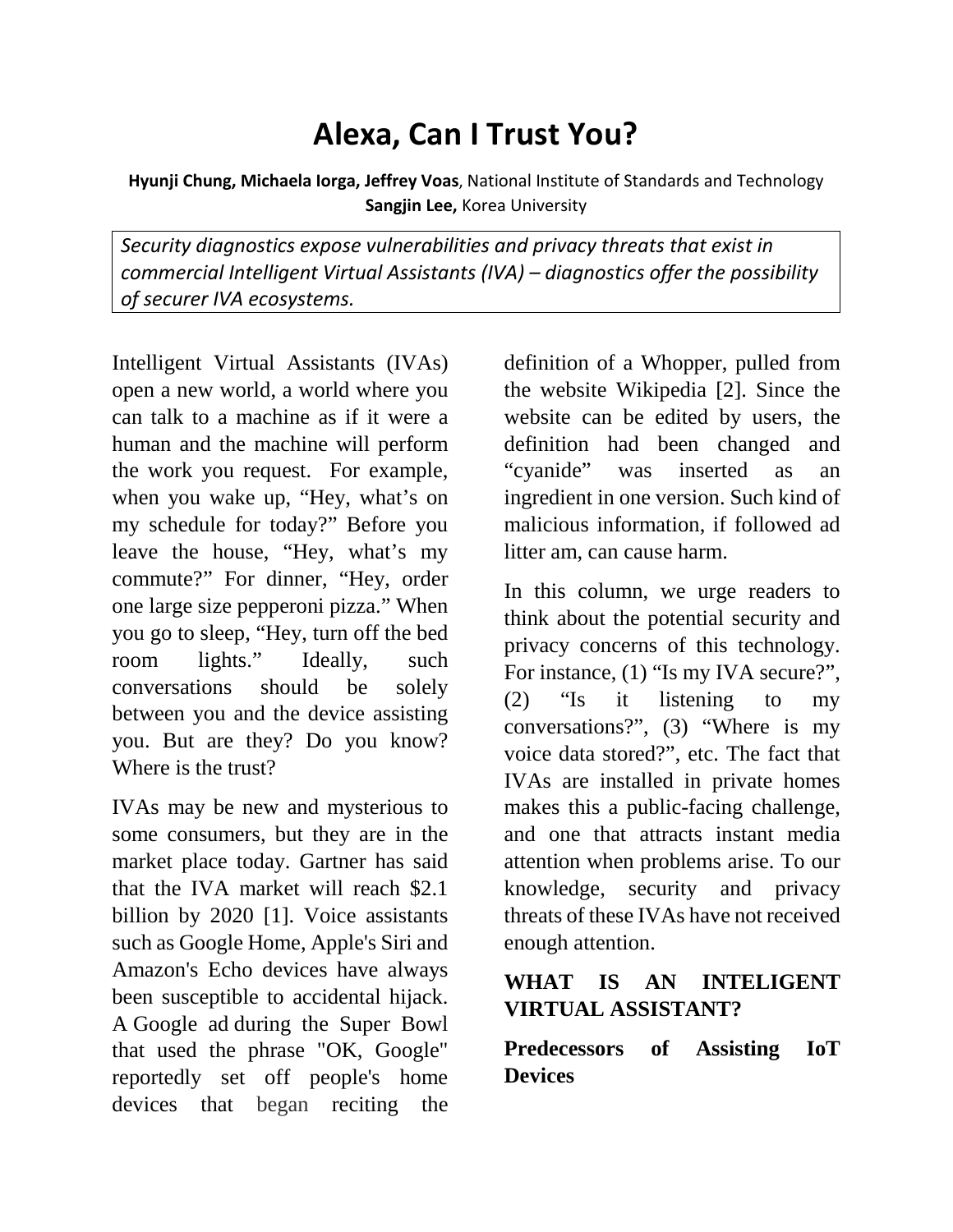IoT devices for assistance are not new. IoT devices for assistance have evolved from half-century old chatbots programmed to pass the Turing test<sup>[1](#page-1-0)</sup> (e.g., Eliza and Parry). A chatbot was a service that people interacted with in writing via a chat interface. They worked by examining a user's typed comments and identifying known keywords. If a keyword was found, a rule that transformed the user's comments was applied, and the resulting sentence was returned [3].

Today's newer versions of IVAs can not only respond to voice commands, but also can play music if asked, perform keyword searches, order items, turn on lights, open garage doors, and can even sustain conversations [4].

### **Defining IVA**

There are various terms for this category of IoT devices. They include, but are not limited to, Smart Assistant, Intelligent Personal Assistant, Digital Assistant, Personal Virtual Assistant, Virtual Assistant Bot, etc. Among these terms we can recognize some common keywords: 'smart', 'assistant', 'intelligent', and 'virtual'. In this column, we employ the term *Intelligent Virtual Assistant (IVA)*, because, even though the communication is facilitated by

<span id="page-1-0"></span><sup>1</sup> The **Turing test** is a test, developed by **[Alan Turing](https://en.wikipedia.org/wiki/Alan_Turing)** in 1950, of a machine's ability to [exhibit intelligent behavior](https://en.wikipedia.org/wiki/Artificial_intelligence) equivalent to, or indistinguishable from, that of a human.

devices in the proximity of the user, an assistant of this type is powered by *artificial intelligence,* and the "brain" of the assistant is in a *virtual* place, e.g., a cloud. These devices are communicating with the virtual assistant, sometimes by default, but more often only when configured to do so, and have no embedded intelligence. We will employ, in this column, the term IVA-enabled device when referring to such devices.

### **Well known IVAs**

Table 1 summarizes known IVAs from major vendors such as Amazon, Apple, Google and Microsoft [5]. (in alphabetical order)

| <b>Vendor</b> | <b>IVA</b>                                      | <b>IVA-enabled</b><br>devices<br>(Endpoints) |
|---------------|-------------------------------------------------|----------------------------------------------|
| Amazon        | Alexa                                           | Echo, Dot, Tab,<br><b>Fire Tablet</b>        |
| Apple         | Siri                                            | iPhone, iPad,<br>Mac                         |
| Google        | Google<br>Now $&$<br>Google<br><b>Assistant</b> | Any phone with<br>Android, Google<br>Home    |
| Microsoft     | Cortana                                         | Any PC with<br>Windows                       |

*Table 1. Summary of best known IVAs*

'IVAs' has an agent programs running on 'IVA-enabled devices' (endpoints) such as iPhone, iPad, Mac, Fire tablet,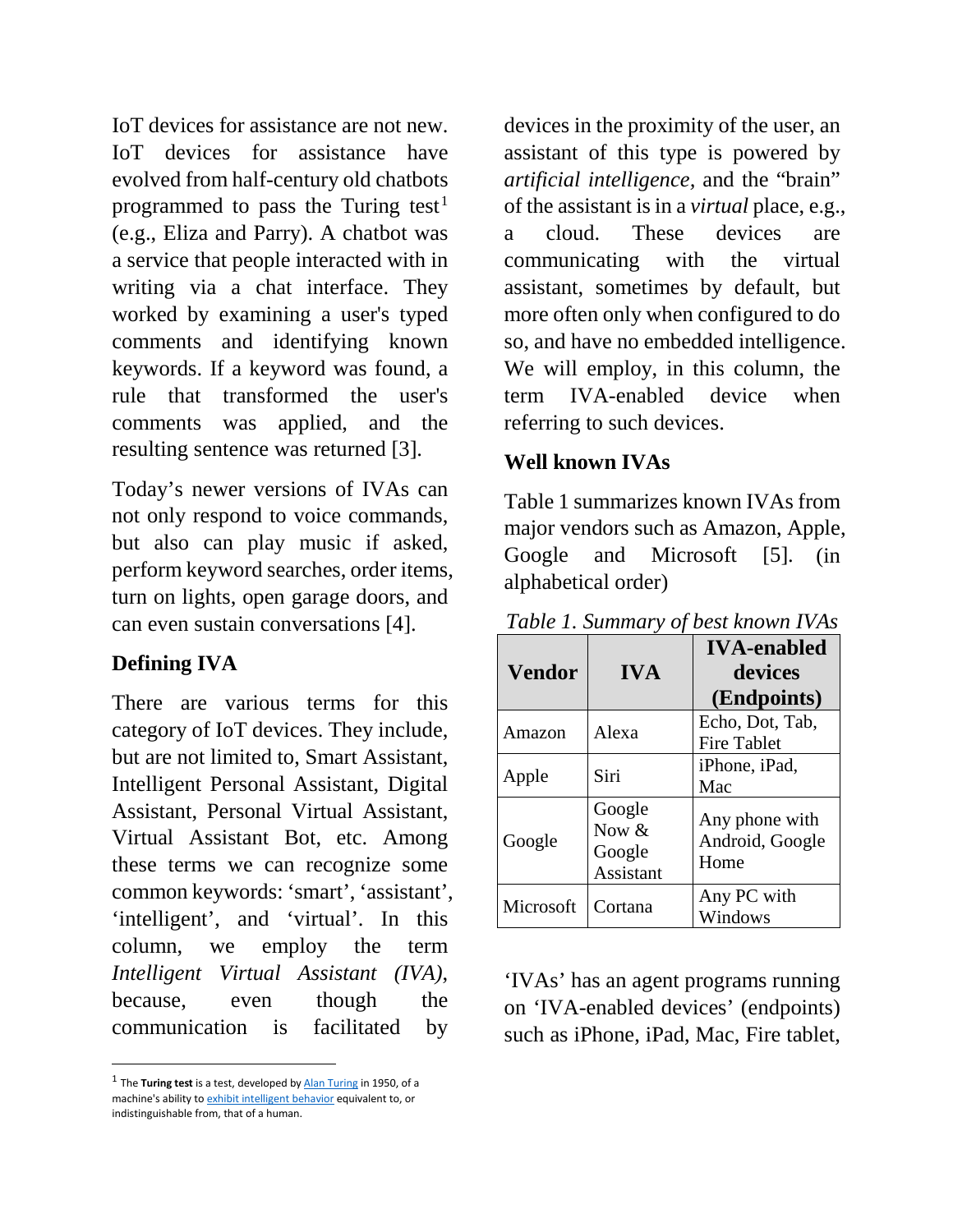Echo, Google Home, etc. The main functionality, the "brain" of an IVA, is housed as a cloud service that processes voice data (converting voice-to-text, performing linguistic context analysis, and providing answers to questions.)

We divide IVAs into two types: (1) *built-in IVA* that use multi-purpose devices (endpoints) and (2) *standalone IVA* that use dedicated devices

(endpoints). Examples of the built-in IVA include Siri (for Apple products) and Cortana (for Windows-based PCs). Examples of the stand-alone IVA include Alexa (that uses Echo, Echo Dot and Tab dedicated devices) and Google Assistant (that uses Google Home dedicated device.) The remainder of this article focuses on security and privacy *threat modeling* for *stand-alone IVAs* that are operating in peoples' homes.



*Figure 1. IVA ecosystem*

## **IDENTIFYING THREAT VECTORS OF IVAs**

To identify ways to secure IVAs, we begin by analyzing their security vulnerabilities. Then, since IVAs handle

people's actual voice sounds which are Personally Identifiable Information (PII) [6], we extend the analysis to include user privacy. IVA vendors are already storing voice data, thus making it possible for

unauthorized entities to use the data to identify individuals, to maliciously obtain access to systems that implement voice recognition, or simply to process data and construct voice artifacts that could be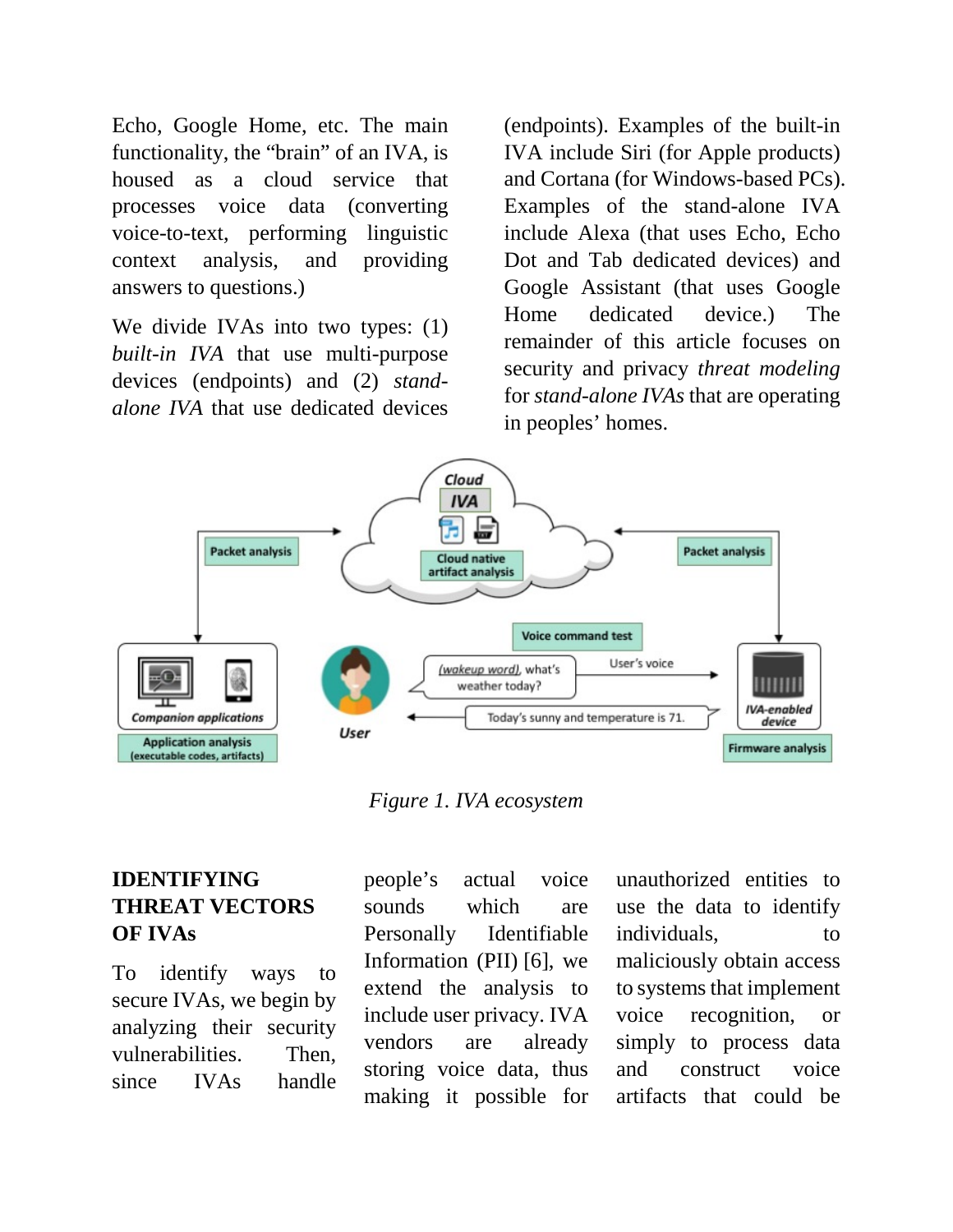used to impersonate these individuals. These scenarios are problematic.

To identify the threat vectors, we have learned how IVAs operate along with their components through a variety of analysis methods such as voice command tests, firmware analysis, network traffic analysis, and application analysis. By doing so, we can unveil useful details about IVA ecosystems.

#### **IVA ECOSYSTEMS**

In general, IVAs consist of multiple components in heterogeneous environments. As shown in Figure 1, there are two user-side components: (1) companion applications, and (2) IVA-enabled devices. One of the IVAs we studied was Amazon's Alexa ecosystem. The main components of this ecosystem are grouped into two categories:

(a) The client side – that has 2 components:

 (a.1) Endpoint1: an Alexa-enabled device (Echo);

 (a.2) Endpoint2: a companion app that needs to be installed on user's device of choice;

(b) The cloud side - the 'intelligent assistant' Alexa that operates in the Amazon's cloud environment.

To test Alexa, we asked Echo questions and got answers. We learned that all the requests sent to Alexa (through Echo) were stored in a cloud in text format and in recorded voice. All the conversations and actual voice recordings were accessible through Alexa's companion app. Performing packet analysis we discovered what kind of data has been stored on the cloud side and how to get access to cloud-native data. In addition, analysis of the firmware and software of IVA-enabled devices helped us understand the overall ecosystem.

To utilize IVAs, the IVAenabled devices need to run an agent program that communicates with the cloud services. Major vendors are providing this agent by integrating it into their operating systems: for example, the latest versions of iOS and OS X have the Siri agent installed by default. Microsoft Windows 10 has the Cortana agent as one of its default processes. IVA agents from Amazon and Google are similar in principle but use dedicated devices such as Echo and Google Home.

An interesting point here relates to IVA-enabled devices – these 'Endpoints1' are standalone products designed to only assist in the usage of IVA services. Because these home-embedded devices need to be connected to the Internet to communicate with the 'intelligent assistant', the vendors need to provide convenient interfaces for configuring them and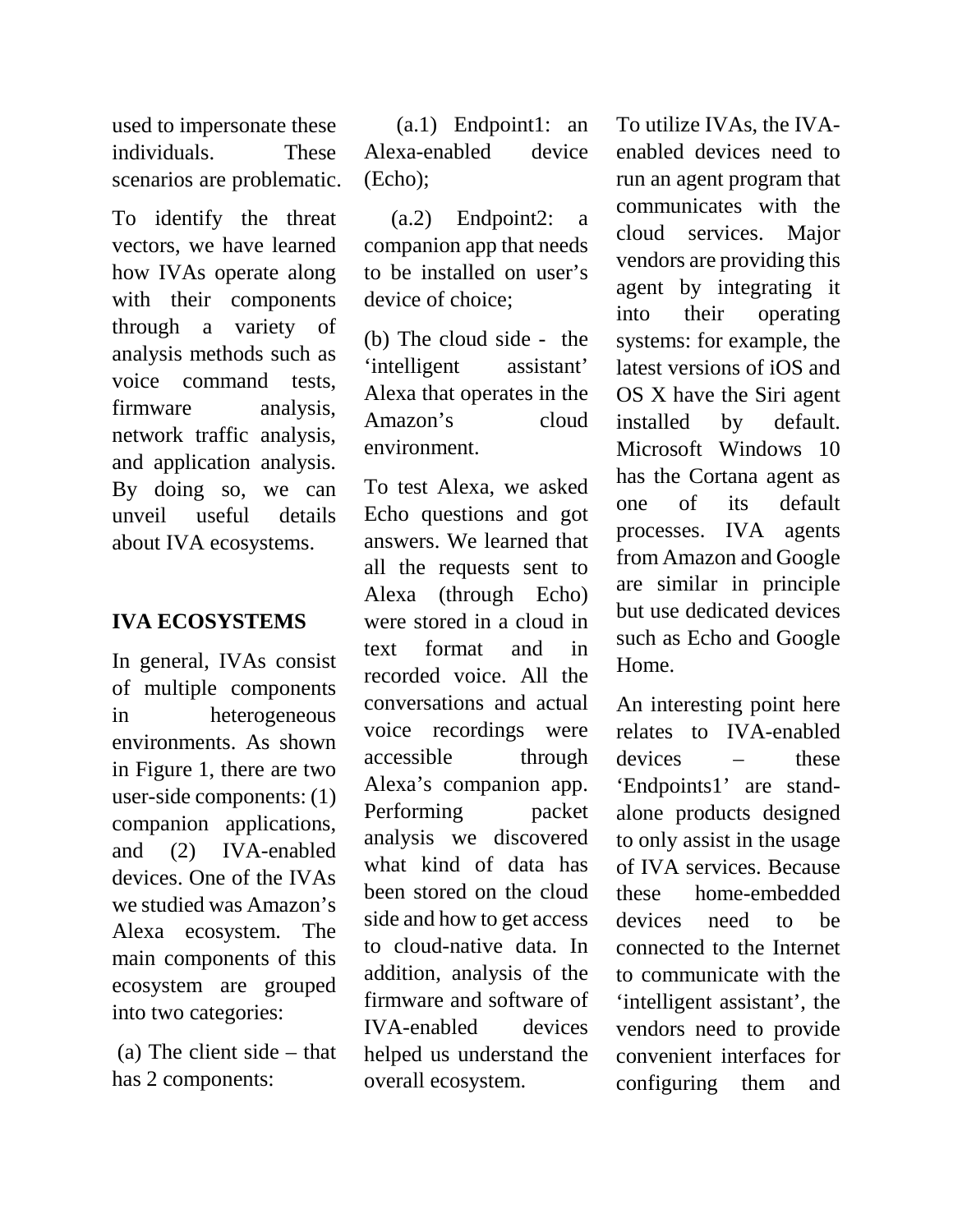managing activity history. Amazon and Google are providing companion applications (apps or web-sites) for completing these activities. It is also

important to note that IVAs are expanding their features (often referred to as 'skills') by allowing third-party entities to add new compatible services.

A few examples are: opening a garage door or unlocking a house door, ordering a pizza, or utilizing a social network service by voice.



*Figure 2. Four cases when the IVA turns rogue*

#### **ROGUE IVAs**

## **Wiretapping the Internet**

An IVA's ecosystem network communication is divided into two parts: (1) IVA-enabled deviceto-cloud or Endpoint1-tocloud; and (2) companion

application-to-cloud or Endpoint2-to-cloud. (Figure 2 - Case1)

On the left side of Figure 2 - Case1, the cloud services may use encrypted connections to protect customer's personal data. In this environment, sniffing the network traffic between client's companion application and the cloud may expose user's security and privacy data. This is because identifying network communications helps attackers understand overall operations of an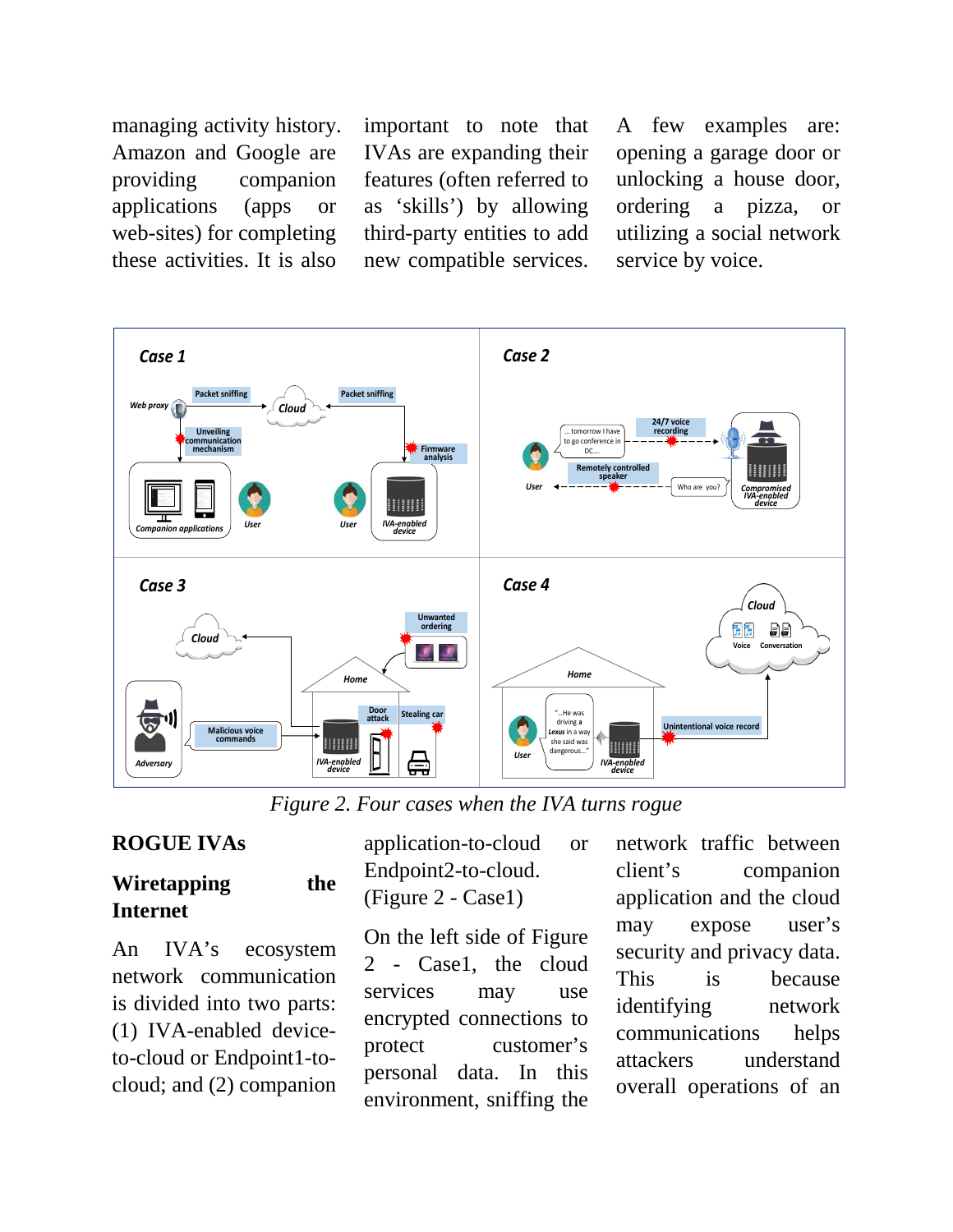IVA ecosystem. For example, in laboratory environment, we used HTTPS interception tools, to analyze requests and responses, and then understand which APIs are used for sending and receiving data to and from the IVA running in the cloud.

On the right side of the Figure 2 - Case1, we illustrate IVA-enableddevice-to-cloud or Endpoint1-to-cloud communication. Our analysis reveals that, although most network traffic is encrypted, not everything may be sent over a secure protocol. There may be unencrypted connections, including but not limited to, checking the current network connectivity status, transmitting the firmware image upgrades, etc.

In the first case, it is possible to detect the presence of IVA devices inside of a home network. Also, if firmware data is transferred over

unencrypted packets, a man-in-the-middle attack could take place. Even if the image is not altered, obtaining the firmware image is an important security concern because it provides a chance to understand the internal operations of a IVAenabled device. Furthermore, a malicious attacker may be able to distribute modified firmware images [7]. The rest of the communication between the IVA-enabled device and the IVA running in the cloud is encrypted using HTTPS. So, what about an encrypted packet (HTTPS)? There are various existing studies on classifying network traffic through scientific approaches including machine-learning algorithms [8]. Even though the traffic is encrypted, various patterns including payload sizes and data rates could be utilized for identifying user's behavior such as turning on the device, the idle

status, talking to the assistant, listening to music, ordering products or services, and so on [9].

## **Compromised IVAs**

There are well-known cases of compromised home-embedded devices that were connected to the Internet. Recently, DDoS attacks against Dyn LLC exploited vulnerabilities of 10s of millions of home-embedded devices such as webcams and DVRs, infecting them with Mirai botnet, and turning these devices into an army of bots used to attack Dyn's systems. Because gateway devices used for the IVA ecosystem are also embedded systems, there are similar possibilities for them to be compromised if they contain security vulnerabilities [10].

Figure 2-Case2 illustrates the vulnerability scenario of a 24/7 voice recording. In general, IVAs are not always recording, but always hearing. If an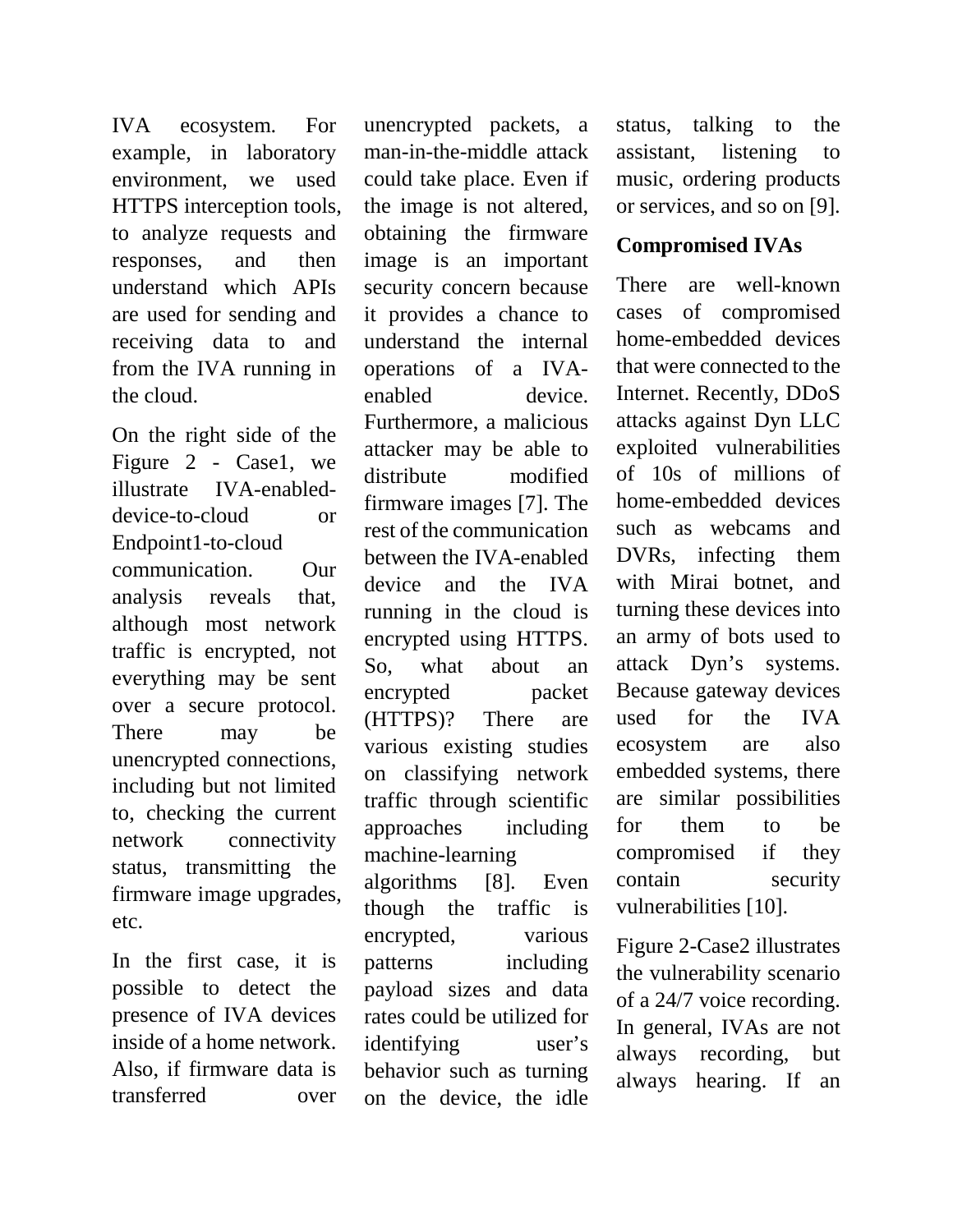IVA-enabled device hears the 'wakeup word', the user's voice is recorded and transmitted to the IVA in the cloud. If the IVA-enabled device (Endpoint1) is compromised by a malicious attacker, it can play the role of a virtual spy. 'Always-on' voice recording in a user's private location can allow all sounds or voices to be recorded and sent to an attacker in real time. This is a privacy concern.

An IVA-enabled device is a remotely-controlled speaker, similar to a smart baby monitor. There was a recent case where a family living in Washington, spoke out about the horrors they experienced while using a baby monitor inside their 3-year-old son's bedroom. Parents discovered that a stranger had hacked into their baby monitor and was able to spy on their toddler and sometimes speaking disturbing messages into the device [11]. In a similar way,

IVAs may be controlled by people pretending to be in the proximity of the IVA-enabled device, while, in fact, they are accessing a speaker positioned in the proximity, in the house.

## **Malicious voice commands**

The third threat includes malicious voice commands as shown in Figure 2- Case3. In voiceactivated services, users' voices may lead to dangerous outcomes. Some IVAs provide a voice training feature, but it is difficult to perfectly recognize user's voice, tones and accents. Therefore, an IVA could process requests and answer for someone else or for a malicious person. If a malicious person can come close enough to the targeted IVA-enabled device, he or she may be able to fool the system into thinking that the real owner is the person speaking.

# **Unintentionally recorded voice**

The last scenario deals with data privacy. Voices can be recorded by accident and transmitted to a cloud (Figure 2-Case 4). Because speech recognition is not a perfect science, it is possible to eavesdrop on private conversations unintentionally. The potential for accidental recording means that users do not necessarily have complete control over what audio gets transmitted to the IVA in the cloud [12].

As more 'things' become connected to the Internet, there is a growing need for better understanding of security and privacy threats from IVAs. Our goal here is to provide an overview of IVA ecosystems and their potential threat vectors, and to explain four different cases involving IVAs that turned rogue.

#### **DISCLAIMER**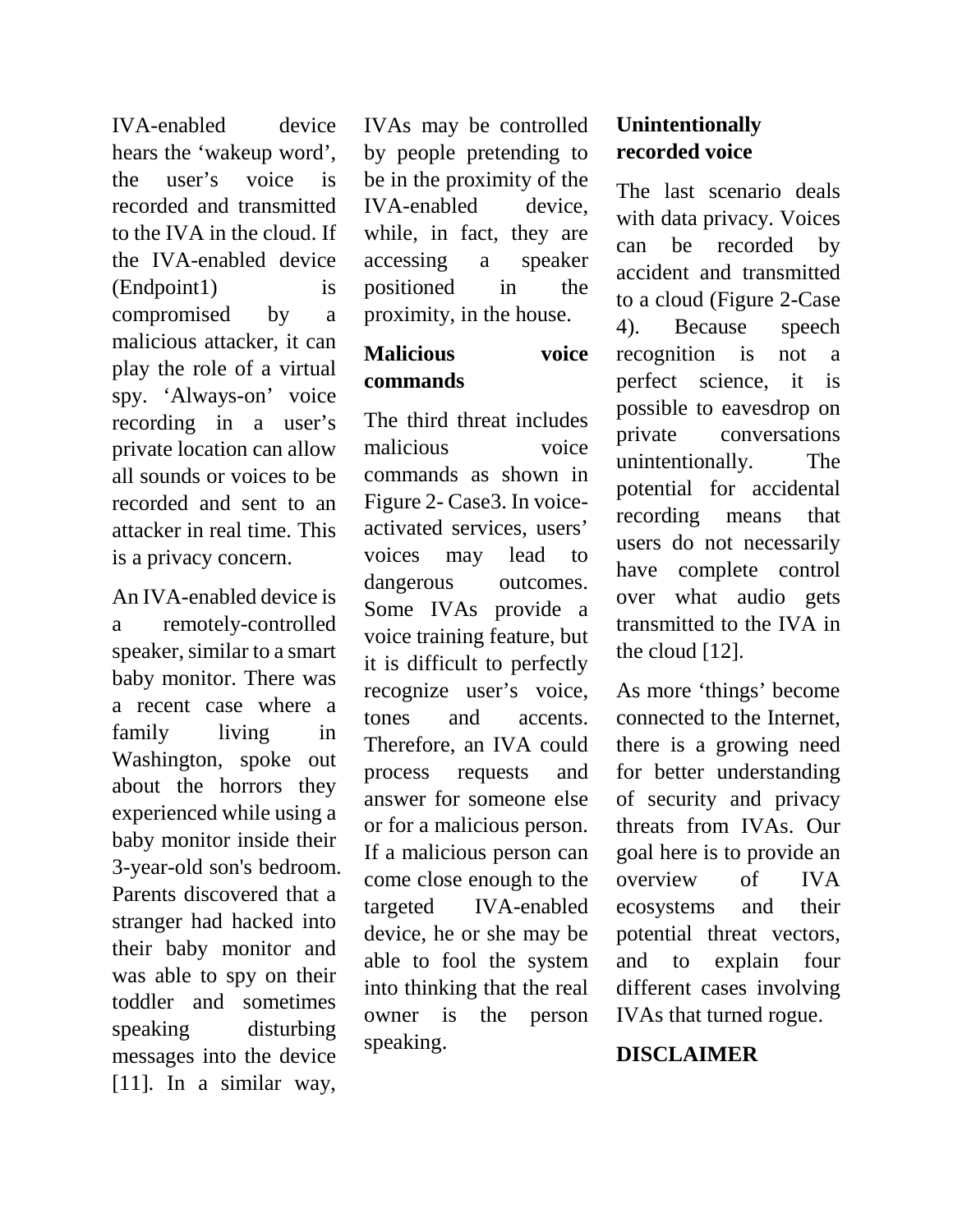Certain commercial entities, equipment, or materials identified in this document were used only to adequately describe an experimental procedure or concept. Such identification is not intended to imply recommendation or endorsement by NIST, nor is it intended to imply that the entities, materials, or equipment are necessarily the best available for the purpose.

#### **REFERENCES**

[1] Gartner Newsroom, "*Gartner Says Worldwide Spending on VPA-Enabled Wireless Speakers Will Top \$2 Billion by 2020*", [https://www.gartner.com/](https://www.gartner.com/newsroom/id/3464317) [newsroom/id/3464317.](https://www.gartner.com/newsroom/id/3464317)

[2] AP The Big Story: "*How Burger King revealed the hackability of voice assistants*", [http://bigstory.ap.org/2d8](http://bigstory.ap.org/2d8036d742504890b2f9edc3f98c77ef) [036d742504890b2f9edc3](http://bigstory.ap.org/2d8036d742504890b2f9edc3f98c77ef) [f98c77ef](http://bigstory.ap.org/2d8036d742504890b2f9edc3f98c77ef)

[3] Wikipedia, "*Chatbo*t", [https://en.wikipedia.org/](https://en.wikipedia.org/wiki/Chatbot) [wiki/Chatbot](https://en.wikipedia.org/wiki/Chatbot)

[4] Wikipedia, "*Virtual assistant (artificial intelligence)*", [https://en.wikipedia.org/](https://en.wikipedia.org/wiki/Virtual_assistant_(artificial_intelligence)) wiki/Virtual assistant (a [rtificial\\_intelligence\).](https://en.wikipedia.org/wiki/Virtual_assistant_(artificial_intelligence))

[5] Business Insider, "*Why Amazon's Echo is totally dominating — and what Google, Microsoft, and Apple have to do to catch up*", [http://www.businessinsid](http://www.businessinsider.com/amazon-echo-google-home-microsoft-cortana-apple-siri-2017-1) [er.com/amazon-echo](http://www.businessinsider.com/amazon-echo-google-home-microsoft-cortana-apple-siri-2017-1)[google-home-microsoft](http://www.businessinsider.com/amazon-echo-google-home-microsoft-cortana-apple-siri-2017-1)[cortana-apple-siri-2017-1](http://www.businessinsider.com/amazon-echo-google-home-microsoft-cortana-apple-siri-2017-1)

[6] E. McCallister and T. Grance and K. Scarfone, "*Guide to protecting the confidentiality of Personally Identifiable Information (PII)*," *NIST Special Publication 800- 122*, 2010.

[7] "*Exploring the Amazon Echo Dot, Part 1: Intercepting firmware updates*", [https://medium.com/@mi](https://medium.com/@micaksica/exploring-the-amazon-echo-dot-part-1-intercepting-firmware-updates-c7e0f9408b59#.dyktzwphz) [caksica/exploring-the](https://medium.com/@micaksica/exploring-the-amazon-echo-dot-part-1-intercepting-firmware-updates-c7e0f9408b59#.dyktzwphz)[amazon-echo-dot-part-1](https://medium.com/@micaksica/exploring-the-amazon-echo-dot-part-1-intercepting-firmware-updates-c7e0f9408b59#.dyktzwphz) [intercepting-firmware](https://medium.com/@micaksica/exploring-the-amazon-echo-dot-part-1-intercepting-firmware-updates-c7e0f9408b59#.dyktzwphz)[updates-c7e0f9408b59](https://medium.com/@micaksica/exploring-the-amazon-echo-dot-part-1-intercepting-firmware-updates-c7e0f9408b59#.dyktzwphz)  - [.dyktzwphz](https://medium.com/@micaksica/exploring-the-amazon-echo-dot-part-1-intercepting-firmware-updates-c7e0f9408b59#.dyktzwphz)

[8] T. Nguyen and G. Armitage, "*A survey of techniques for Internet traffic classification using machine learning*," *IEEE Communications Surveys and Tutorials*, 2007.

[9] C. Gu, S. Zhang and Y. Sun, "*Real-time encrypted traffic identification using machine learning*", *Journal of software*, 2011.

[10] ORACLE+Dyn, *Dyn Statement on 10/21/2016 DDoS Attack"*, [http://dyn.com/blog/dyn](http://dyn.com/blog/dyn-statement-on-10212016-ddos-attack/)[statement-on-10212016](http://dyn.com/blog/dyn-statement-on-10212016-ddos-attack/) [ddos-attack/.](http://dyn.com/blog/dyn-statement-on-10212016-ddos-attack/)

[11] The San Francisco Globe, "*Stranger hacks family's baby monitor and talks to child at night*", [http://sfglobe.com/2016/](http://sfglobe.com/2016/01/06/stranger-hacks-familys-baby-monitor-and-talks-to-child-at-night/) [01/06/stranger-hacks](http://sfglobe.com/2016/01/06/stranger-hacks-familys-baby-monitor-and-talks-to-child-at-night/)[familys-baby-monitor](http://sfglobe.com/2016/01/06/stranger-hacks-familys-baby-monitor-and-talks-to-child-at-night/)[and-talks-to-child-at](http://sfglobe.com/2016/01/06/stranger-hacks-familys-baby-monitor-and-talks-to-child-at-night/)[night/.](http://sfglobe.com/2016/01/06/stranger-hacks-familys-baby-monitor-and-talks-to-child-at-night/)

[12] The Christian Science Monitor, "*What do Alexa and Siri mean for privacy?",* [http://www.csmonitor.co](http://www.csmonitor.com/Technology/2017/0114/Devices-sprout-ears-What-do-Alexa-and-Siri-mean-for-privacy) [m/Technology/2017/011](http://www.csmonitor.com/Technology/2017/0114/Devices-sprout-ears-What-do-Alexa-and-Siri-mean-for-privacy)